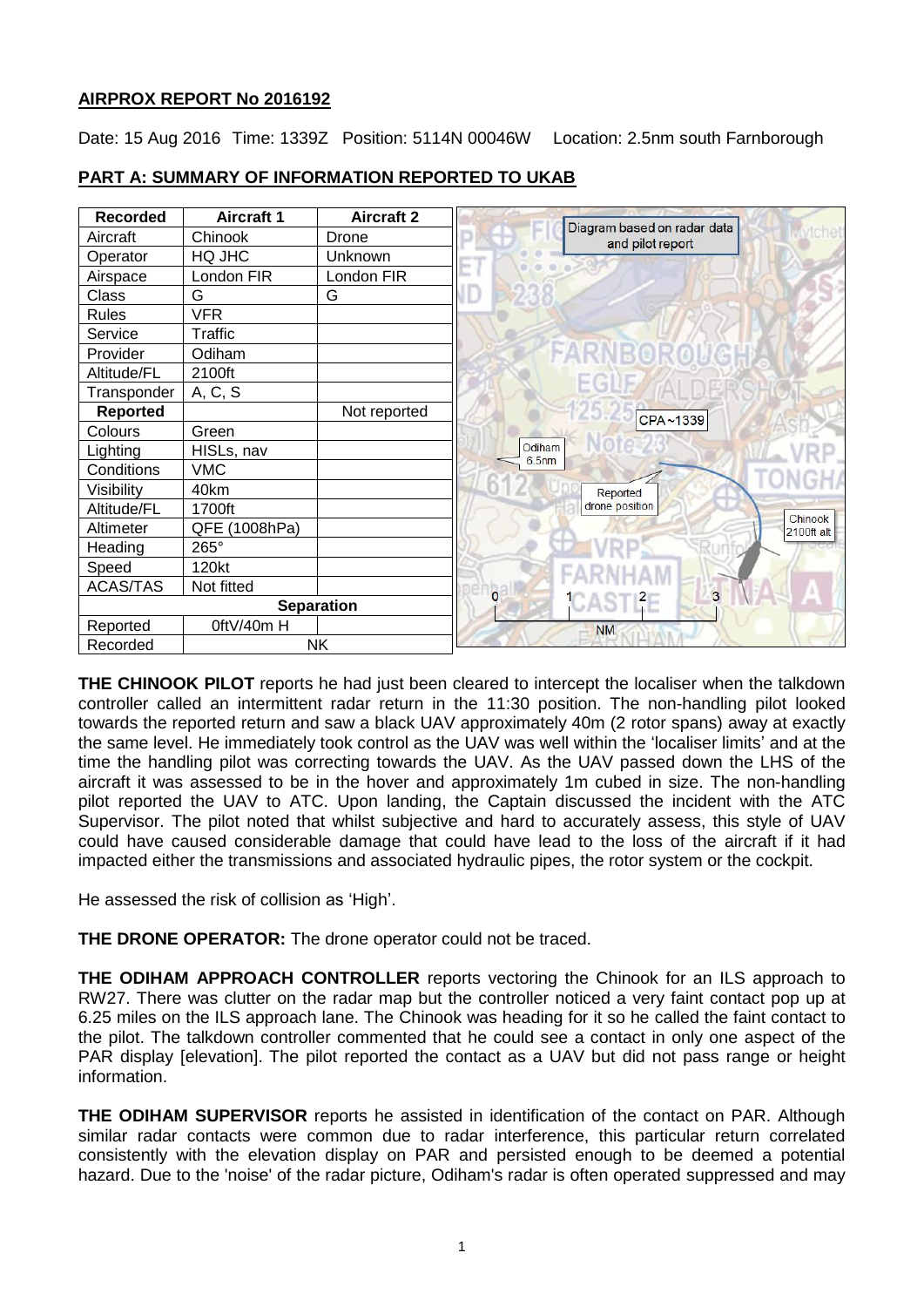not have detected the UAV in this mode; on this occasion the weather conditions permitted the full operation of the radar to effectively monitor heavy glider/microlight activity in the vicinity.

### **Factual Background**

The weather at Odiham and Farnborough was recorded as follows:

METAR EGVO 151350Z 08009KT CAVOK 23/10 Q1023 BLU NOSIG METAR EGLF 151350Z 08010KT 030V120 CAVOK 24/10 Q1023

### **Analysis and Investigation**

### **UKAB Secretariat**

There are no specific ANO regulations limiting the maximum height for the operation of drones that weigh 7kg or less other than if flown using FPV (with a maximum weight of 3.5kg) when 1000ft is the maximum height. Drones weighing between 7kg and 20kg are limited to 400ft unless in accordance with airspace requirements. Notwithstanding, there remains a requirement to maintain direct, unaided visual contact with the aircraft sufficient to monitor its flight path in relation to other aircraft, persons, vehicles, vessels and structures for the purpose of avoiding collisions. CAP 722 gives guidance that, within the UK, visual line of sight (VLOS) operations are normally accepted to mean a maximum distance of 500m [1640ft] horizontally and 400ft [122m] vertically from the Remote Pilot.

Neither are there any specific ANO regulations regarding minimum separation of drones from people, vessels, vehicles or structures for drones up to 20kg that are not fitted with surveillance or data acquisition systems [i.e. without cameras] other than if flown using FPV (with a maximum weight of 3.5kg) when 50m [164ft] is the minimum distance (or 30m [98ft] when taking off or landing), or 150m [492ft] from any congested area or open-air assembly. For all drones up to 20kg that are fitted with surveillance and data acquisition systems [i.e. with cameras] the minimum separation distances are 50m [164ft] (or 30m [98ft] when taking off or landing) from people or objects that are 'not under the control of the person in charge' (ie. third parties), or 150m [492ft] from any congested area or open-air assembly. Notwithstanding, CAP1202 advice is to never fly any drone within 50m [164ft] of a person, vehicle or building.

Notwithstanding the above, all drone operators are also required to observe ANO 2016 Article 94(2) which requires that the person in charge of a small unmanned aircraft may only fly the aircraft if reasonably satisfied that the flight can safely be made, and the ANO 2016 Article 241 requirement not to recklessly or negligently cause or permit an aircraft to endanger any person or property. Allowing that the term 'endanger' might be open to interpretation, drones of any size that are operated in close proximity to airfield approach, pattern of traffic or departure lanes, or above 1000ft agl (i.e. beyond VLOS (visual line of sight) and FPV (first-person-view) heights), can be considered to have endangered any aircraft that come into proximity. In such circumstances, or if other specific regulations have not been complied with as appropriate above, the drone operator will be judged to have caused the Airprox by having flown their drone into conflict with the aircraft.

## **Comments**

## **JHC**

Again, this is another example of a growing problem throughout the skies in which we operate – inappropriate use of drones leading to potentially dangerous incidents. Due to the height involved and the estimated size of the drone, it could be said that this system was deviating from the CAA regulations contained within CAP722. It was through good evaluation by the controllers and reactions from the aircrew that eliminated the chance of a collision occurring. However, with